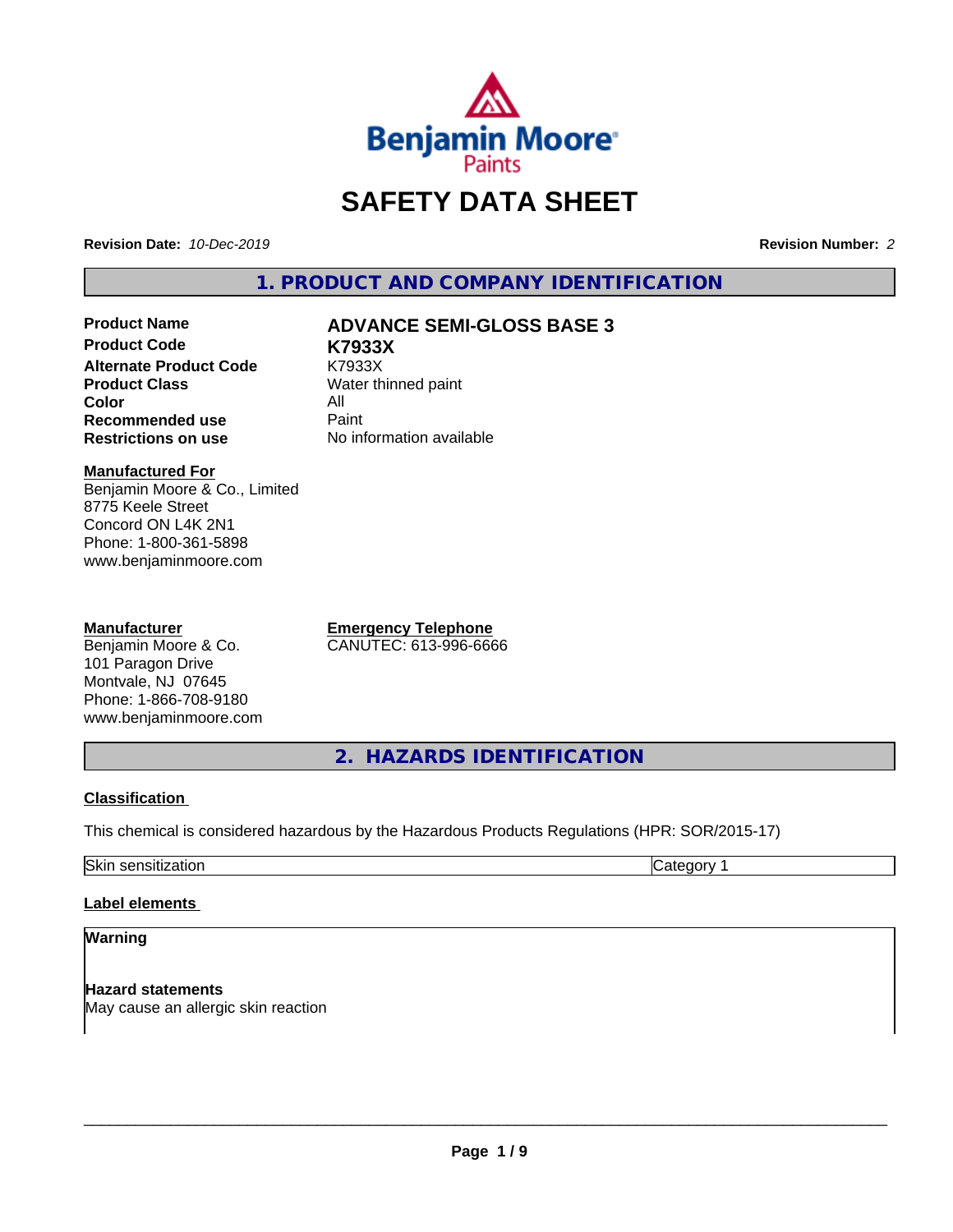

#### **Precautionary Statements - Prevention**

Avoid breathing dust/fume/gas/mist/vapors/spray Contaminated work clothing should not be allowed out of the workplace Wear protective gloves

#### **Skin**

IF ON SKIN: Wash with plenty of soap and water If skin irritation or rash occurs: Get medical advice/attention Wash contaminated clothing before reuse

#### **Precautionary Statements - Disposal**

Dispose of contents/container to an approved waste disposal plant

#### **Other information**

No information available

# **3. COMPOSITION INFORMATION ON COMPONENTS**

| <b>Chemical name</b>                         | CAS No.    | Weight-%      | Hazardous Material<br>registry number<br>(HMIRA registry $#$ ) | Date HMIRA filed and<br>Information Review Act date exemption granted<br>(if applicable) |
|----------------------------------------------|------------|---------------|----------------------------------------------------------------|------------------------------------------------------------------------------------------|
| Kaolin                                       | 1332-58-7  | $3 - 7%$      |                                                                |                                                                                          |
| Titanium dioxide                             | 13463-67-7 | $-5%$         |                                                                |                                                                                          |
| Limestone                                    | 1317-65-3  | - 5%          |                                                                |                                                                                          |
| Tetramethyl-5-decyne-4,7-diol,<br>$2,4,7,9-$ | 126-86-3   | $0.1 - 0.25%$ |                                                                |                                                                                          |

\*The exact percentage (concentration) of composition has been withheld as a trade secret

# **4. FIRST AID MEASURES**

**General Advice** No hazards which require special first aid measures. **Eye Contact Exercise 2.1 All 2.5 All 2.5 All 2.6 All 2.6 All 2.6 All 2.6 All 2.6 All 2.6 All 2.6 All 2.6 All 2.6 All 2.6 All 2.6 All 2.6 All 2.6 All 2.6 All 2.6 All 2.6 All 2.6 All 2.6 All 2.6 All 2.6 All 2.6 All 2.6 Al** minutes and consult a physician. **Skin Contact** Mash of immediately with soap and plenty of water while removing all contaminated clothes and shoes. If skin irritation persists, call a physician. Wash clothing before reuse. Destroy contaminated articles such as shoes.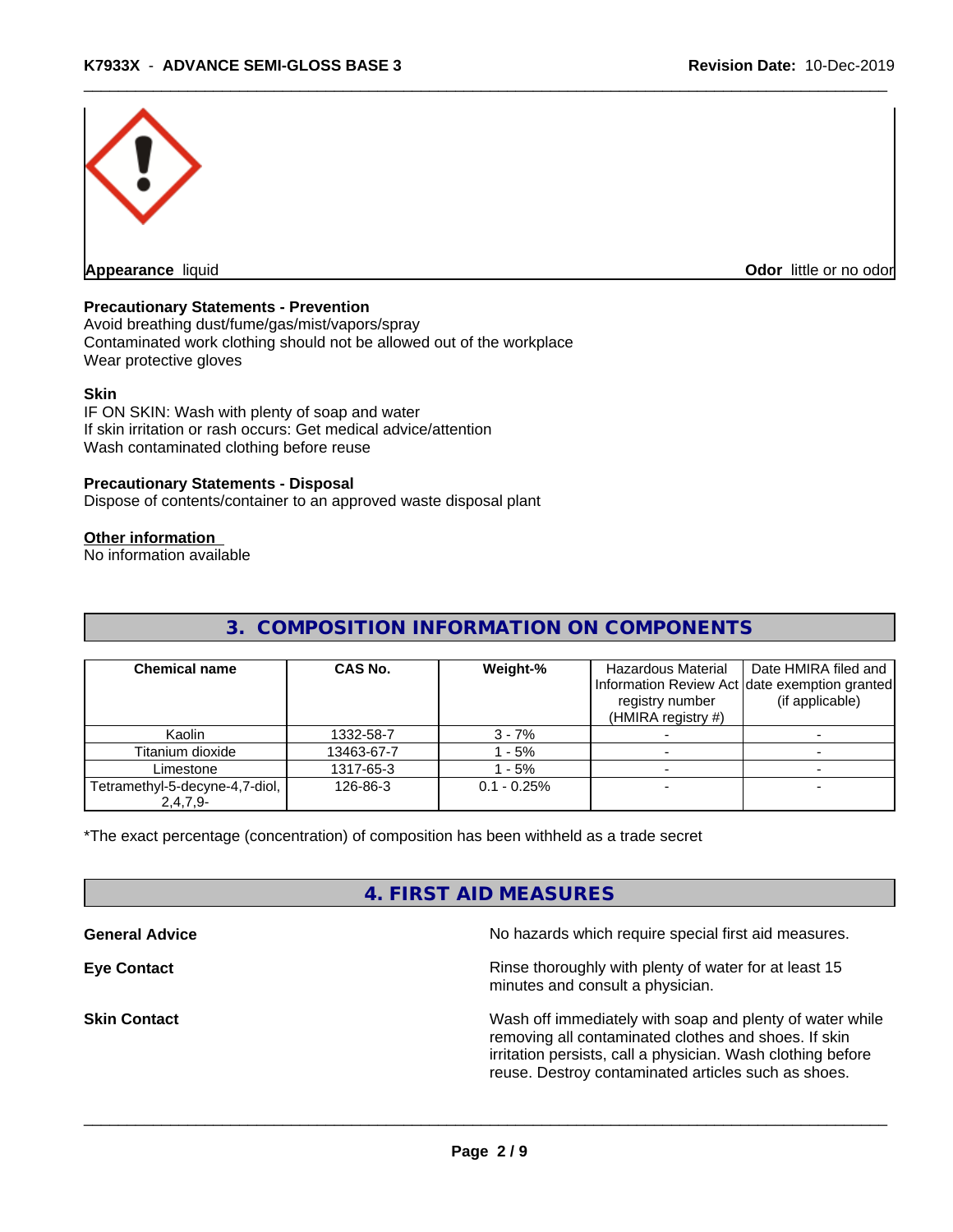| <b>Inhalation</b>                                                         | Move to fresh air. If symptoms persist, call a physician.                                                                                    |  |  |
|---------------------------------------------------------------------------|----------------------------------------------------------------------------------------------------------------------------------------------|--|--|
| Ingestion                                                                 | Clean mouth with water and afterwards drink plenty of<br>water. Consult a physician if necessary.                                            |  |  |
| <b>Most Important Symptoms/Effects</b>                                    | May cause allergic skin reaction.                                                                                                            |  |  |
| <b>Notes To Physician</b>                                                 | Treat symptomatically.                                                                                                                       |  |  |
|                                                                           | 5. FIRE-FIGHTING MEASURES                                                                                                                    |  |  |
| <b>Suitable Extinguishing Media</b>                                       | Use extinguishing measures that are appropriate to local<br>circumstances and the surrounding environment.                                   |  |  |
| Protective equipment and precautions for firefighters                     | As in any fire, wear self-contained breathing apparatus<br>pressure-demand, MSHA/NIOSH (approved or equivalent)<br>and full protective gear. |  |  |
| <b>Specific Hazards Arising From The Chemical</b>                         | Closed containers may rupture if exposed to fire or<br>extreme heat.                                                                         |  |  |
| <b>Sensitivity to mechanical impact</b>                                   | No                                                                                                                                           |  |  |
| <b>Sensitivity to static discharge</b>                                    | No.                                                                                                                                          |  |  |
| Flash Point Data<br>Flash point (°F)<br>Flash Point (°C)<br><b>Method</b> | Not applicable<br>Not applicable<br>Not applicable                                                                                           |  |  |
| <b>Flammability Limits In Air</b>                                         |                                                                                                                                              |  |  |
| Lower flammability limit:<br><b>Upper flammability limit:</b>             | Not applicable<br>Not applicable                                                                                                             |  |  |
| Flammability: 0<br>NFPA<br><b>Health: 1</b>                               | Instability: 0<br><b>Special: Not Applicable</b>                                                                                             |  |  |
| <b>NFPA Legend</b><br>0 - Not Hazardous<br>1 - Slightly<br>2 - Moderate   |                                                                                                                                              |  |  |

3 - High

4 - Severe

*The ratings assigned are only suggested ratings, the contractor/employer has ultimate responsibilities for NFPA ratings where this system is used.*

*Additional information regarding the NFPA rating system is available from the National Fire Protection Agency (NFPA) at www.nfpa.org.*

# **6. ACCIDENTAL RELEASE MEASURES**

**Personal Precautions Precautions** Avoid contact with skin, eyes and clothing. Ensure adequate ventilation.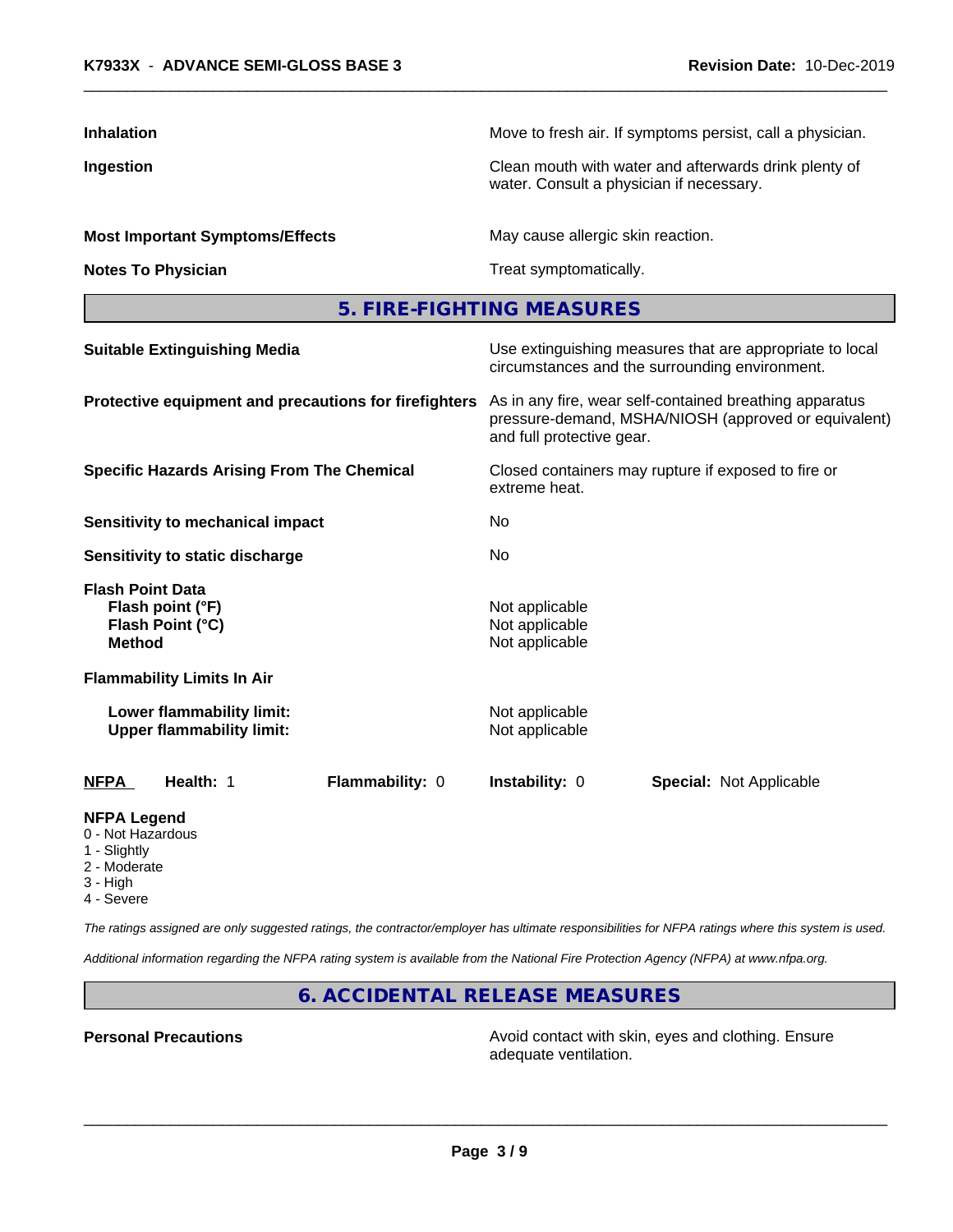**Other Information Discription Prevent further leakage or spillage if safe to do so.** 

**Environmental precautions** See Section 12 for additional Ecological Information.

**Methods for Cleaning Up Example 20 Soak** up with inert absorbent material. Sweep up and shovel into suitable containers for disposal.

#### **7. HANDLING AND STORAGE**

**Handling Handling Avoid contact with skin, eyes and clothing. Avoid breathing** 

vapors, spray mists or sanding dust. In case of insufficient ventilation, wear suitable respiratory equipment. **Storage Keep container tightly closed. Keep out of the reach of Keep** container tightly closed. Keep out of the reach of

**Incompatible Materials** Noinformation available

# **8. EXPOSURE CONTROLS/PERSONAL PROTECTION**

children.

#### **Exposure Limits**

| Chemical name    | <b>ACGIH TLV</b>         | <b>Alberta</b>            | <b>British Columbia</b>                                                     | Ontario                  | Quebec                     |
|------------------|--------------------------|---------------------------|-----------------------------------------------------------------------------|--------------------------|----------------------------|
| Kaolin           | $2 \text{ ma/m}^3$ - TWA | 2 mg/m <sup>3</sup> - TWA | $2 \text{ ma/m}^3$ - TWA                                                    | $2 \text{ ma/m}^3$ - TWA | $5 \text{ ma/m}^3$ - TWAEV |
| Titanium dioxide | 10 mg/m $3$ - TWA        | 10 mg/m $3$ - TWA         | 10 mg/m $3$ - TWA<br>$3 \text{ ma/m}^3$ - TWA                               | 10 mg/m $3$ - TWA        | 10 mg/m $3$ - TWAEV        |
| Limestone        | N/E                      | 10 mg/m $3$ - TWA         | 10 mg/m $3$ - TWA<br>$3 \text{ ma/m}^3$ - TWA<br>$20 \text{ mg/m}^3$ - STEL | N/E                      | 10 mg/m $3$ - TWAEV        |

#### **Legend**

ACGIH - American Conference of Governmental Industrial Hygienists

Alberta - Alberta Occupational Exposure Limits

British Columbia - British Columbia Occupational Exposure Limits

Ontario - Ontario Occupational Exposure Limits

Quebec - Quebec Occupational Exposure Limits

N/E - Not established

**Personal Protective Equipment**

**Engineering Measures Ensure** Ensure adequate ventilation, especially in confined areas.

**Eye/Face Protection Safety glasses with side-shields. Skin Protection Protection Protective gloves and impervious clothing. Respiratory Protection In case of insufficient ventilation wear suitable respiratory** equipment.

**Hygiene Measures Avoid contact with skin, eyes and clothing. Remove and Avoid contact with skin, eyes and clothing. Remove and Avoid contact with skin, eyes and clothing. Remove and** wash contaminated clothing before re-use. Wash thoroughly after handling.

# **9. PHYSICAL AND CHEMICAL PROPERTIES**

**Appearance** liquid **Odor** little or no odor

**Odor Threshold** No information available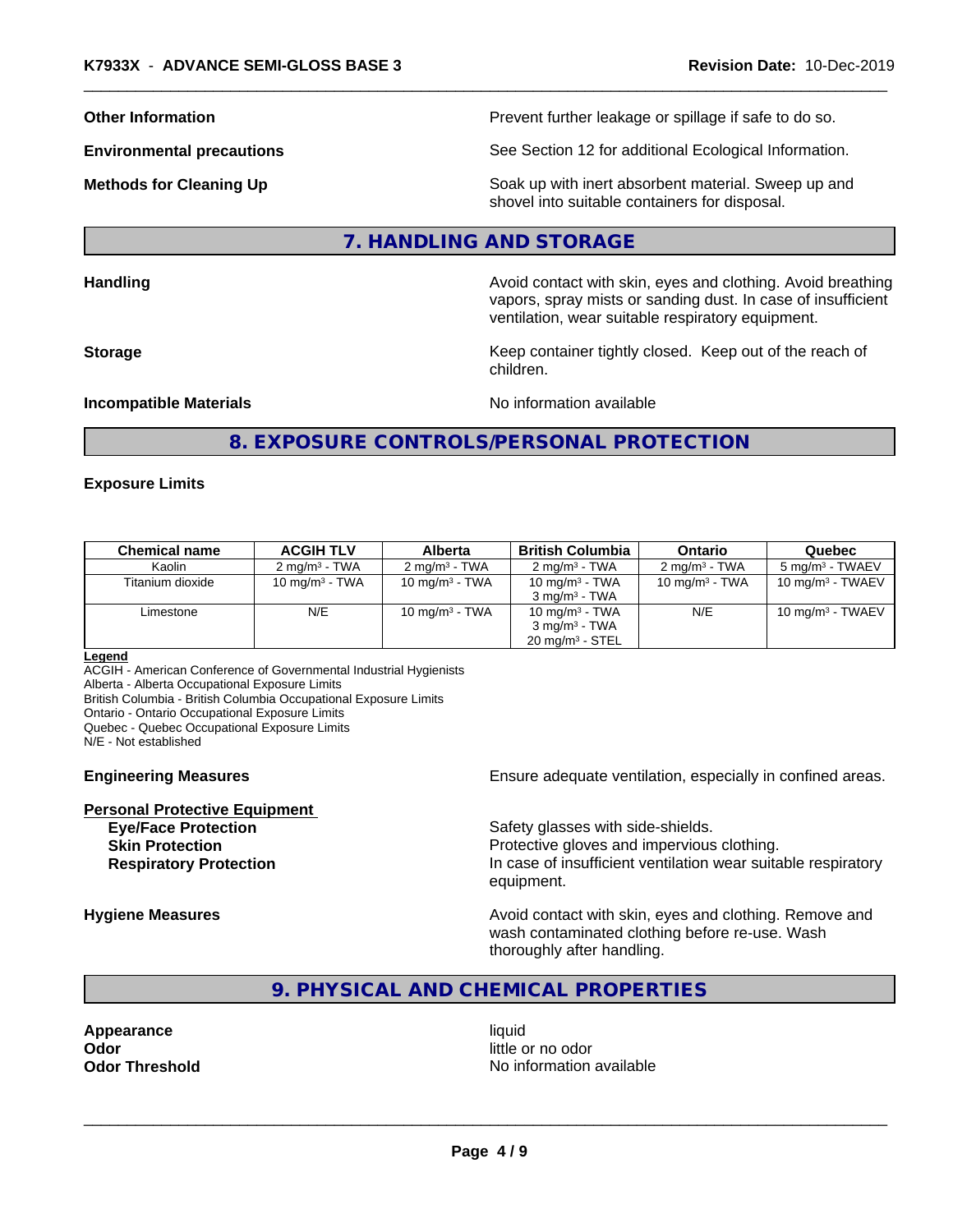| Density (Ibs/gal)                    | $9.4 - 9.8$              |
|--------------------------------------|--------------------------|
| <b>Specific Gravity</b>              | $1.13 - 1.17$            |
| рH                                   | No information available |
| <b>Viscosity (cps)</b>               | No information available |
| Solubility(ies)                      | No information available |
| <b>Water solubility</b>              | No information available |
| <b>Evaporation Rate</b>              | No information available |
| Vapor pressure                       | No information available |
| Vapor density                        | No information available |
| Wt. % Solids                         | $40 - 50$                |
| Vol. % Solids                        | $30 - 40$                |
| Wt. % Volatiles                      | $50 - 60$                |
| Vol. % Volatiles                     | $60 - 70$                |
| <b>VOC Regulatory Limit (g/L)</b>    | < 50                     |
| <b>Boiling Point (°F)</b>            | 212                      |
| <b>Boiling Point (°C)</b>            | 100                      |
| Freezing point (°F)                  | 32                       |
| <b>Freezing Point (°C)</b>           | 0                        |
| Flash point (°F)                     | Not applicable           |
| Flash Point (°C)                     | Not applicable           |
| <b>Method</b>                        | Not applicable           |
| Flammability (solid, gas)            | Not applicable           |
| <b>Upper flammability limit:</b>     | Not applicable           |
| Lower flammability limit:            | Not applicable           |
| <b>Autoignition Temperature (°F)</b> | No information available |
| <b>Autoignition Temperature (°C)</b> | No information available |
| Decomposition Temperature (°F)       | No information available |
| Decomposition Temperature (°C)       | No information available |
| <b>Partition coefficient</b>         | No information available |
|                                      |                          |

# **10. STABILITY AND REACTIVITY**

**Hazardous Decomposition Products** None under normal use.

**Reactivity Not Applicable** 

**Chemical Stability Chemical Stability** Stable under normal conditions.

**Conditions to avoid Conditions to avoid Prevent from freezing.** 

**Incompatible Materials No materials** No materials to be especially mentioned.

 $\overline{\phantom{a}}$  ,  $\overline{\phantom{a}}$  ,  $\overline{\phantom{a}}$  ,  $\overline{\phantom{a}}$  ,  $\overline{\phantom{a}}$  ,  $\overline{\phantom{a}}$  ,  $\overline{\phantom{a}}$  ,  $\overline{\phantom{a}}$  ,  $\overline{\phantom{a}}$  ,  $\overline{\phantom{a}}$  ,  $\overline{\phantom{a}}$  ,  $\overline{\phantom{a}}$  ,  $\overline{\phantom{a}}$  ,  $\overline{\phantom{a}}$  ,  $\overline{\phantom{a}}$  ,  $\overline{\phantom{a}}$ 

**Possibility of hazardous reactions** None under normal conditions of use.

# **11. TOXICOLOGICAL INFORMATION**

#### **Product Information Information on likely routes of exposure**

**Principal Routes of Exposure Exposure** Eye contact, skin contact and inhalation.

**Acute Toxicity**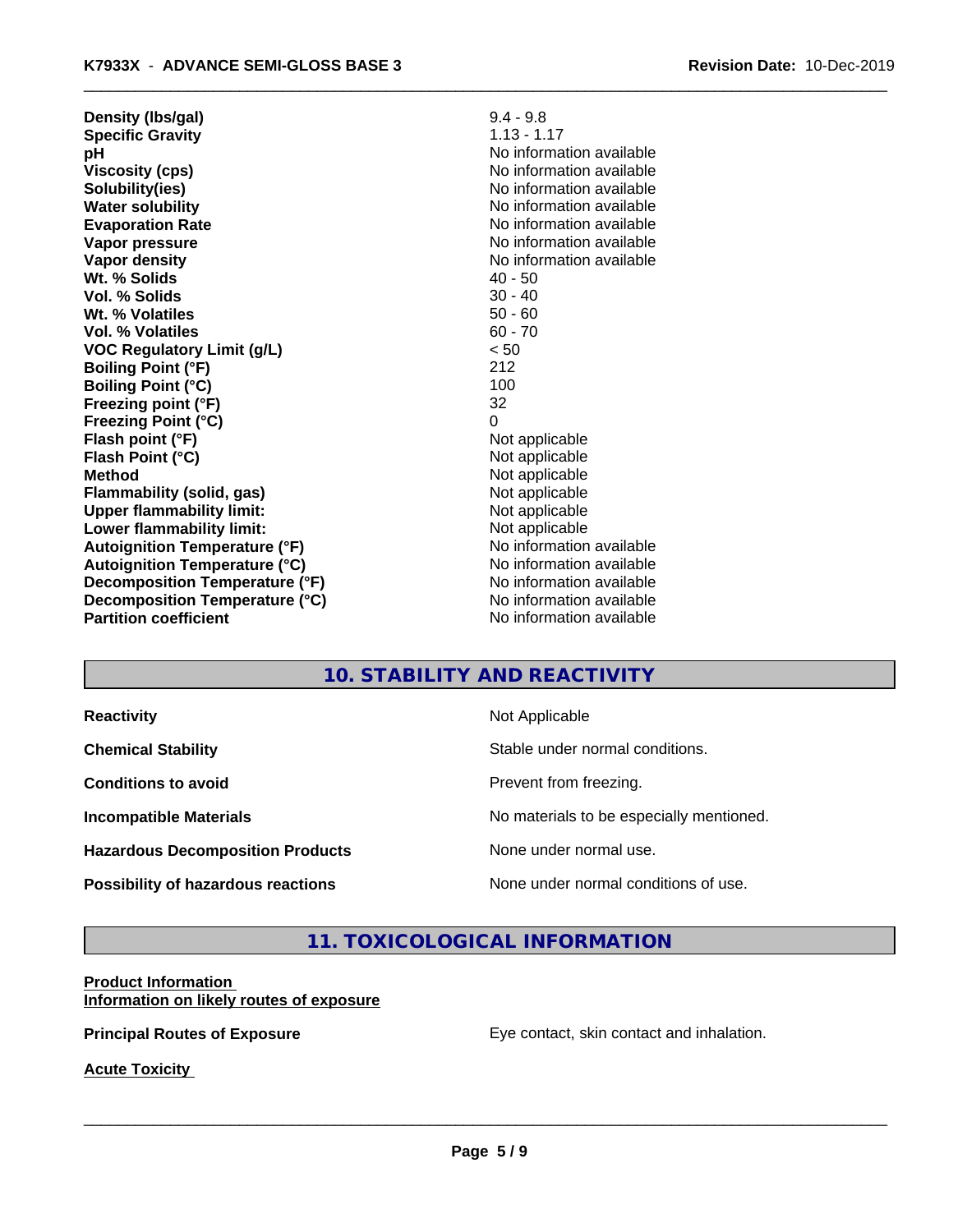| <b>Product Information</b>                                                                 | No information available                                                                                        |  |  |  |
|--------------------------------------------------------------------------------------------|-----------------------------------------------------------------------------------------------------------------|--|--|--|
| Symptoms related to the physical, chemical and toxicological characteristics               |                                                                                                                 |  |  |  |
| <b>Symptoms</b>                                                                            | No information available                                                                                        |  |  |  |
| Delayed and immediate effects as well as chronic effects from short and long-term exposure |                                                                                                                 |  |  |  |
| Eye contact                                                                                | May cause slight irritation                                                                                     |  |  |  |
| <b>Skin contact</b>                                                                        | Prolonged skin contact may cause skin irritation and/or<br>dermatitis. May cause sensitization by skin contact. |  |  |  |
| <b>Inhalation</b>                                                                          | May cause irritation of respiratory tract.                                                                      |  |  |  |
| Ingestion                                                                                  | Ingestion may cause gastrointestinal irritation, nausea,<br>vomiting and diarrhea.                              |  |  |  |
| <b>Sensitization</b>                                                                       | May cause an allergic skin reaction.                                                                            |  |  |  |
| <b>Neurological Effects</b>                                                                | No information available.                                                                                       |  |  |  |
| <b>Mutagenic Effects</b>                                                                   | No information available.                                                                                       |  |  |  |
| <b>Reproductive Effects</b>                                                                | No information available.                                                                                       |  |  |  |
| <b>Developmental Effects</b>                                                               | No information available.                                                                                       |  |  |  |
| <b>Target organ effects</b>                                                                | No information available.                                                                                       |  |  |  |
| <b>STOT - single exposure</b>                                                              | No information available.                                                                                       |  |  |  |
| <b>STOT - repeated exposure</b>                                                            | No information available.                                                                                       |  |  |  |
| Other adverse effects                                                                      | No information available.                                                                                       |  |  |  |
| <b>Aspiration Hazard</b>                                                                   | No information available.                                                                                       |  |  |  |

**Numerical measures of toxicity**

#### **The following values are calculated based on chapter 3.1 of the GHS document**

**ATEmix (oral)** 220244 mg/kg

#### **Component Information**

| Chemical name    | Oral LD50          | Dermal LD50 | <b>Inhalation LC50</b> |
|------------------|--------------------|-------------|------------------------|
| Titanium dioxide | 10000 mg/kg<br>Rat |             |                        |
| 13463-67-7       |                    |             |                        |

#### **Carcinogenicity**

*The information below indicateswhether each agency has listed any ingredient as a carcinogen:.*

| <b>Chemical name</b> | <b>IARC</b>                           | <b>NTP</b> |
|----------------------|---------------------------------------|------------|
|                      | 2B<br>Possible Human i<br>∟Carcinogen |            |
| 'Titanium<br>dioxide |                                       |            |

• Although IARC has classified titanium dioxide as possibly carcinogenic to humans (2B), their summary concludes: "No significant exposure to titanium dioxide is thought to occur during the use of products in which titanium dioxide is bound to other materials, such as paint."

#### **Legend**

IARC - International Agency for Research on Cancer NTP - National Toxicity Program OSHA - Occupational Safety & Health Administration

**12. ECOLOGICAL INFORMATION**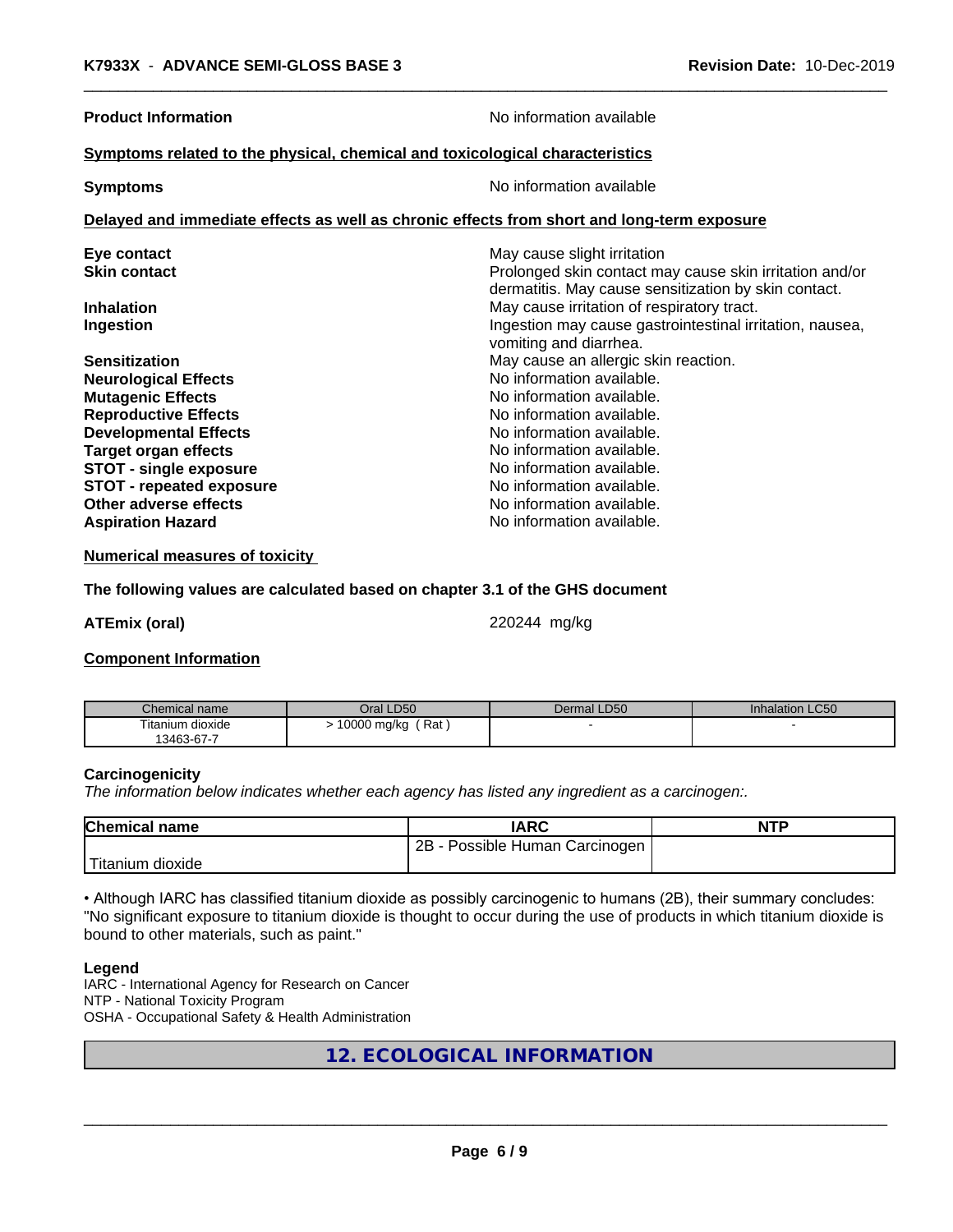### **Ecotoxicity Effects**

The environmental impact of this product has not been fully investigated.

#### **Product Information**

#### **Acute Toxicity to Fish**

No information available

#### **Acute Toxicity to Aquatic Invertebrates**

No information available

#### **Acute Toxicity to Aquatic Plants**

No information available

#### **Persistence / Degradability**

No information available.

#### **Bioaccumulation**

No information available.

#### **Mobility in Environmental Media**

No information available.

#### **Ozone**

No information available

#### **Component Information**

#### **Acute Toxicity to Fish**

Titanium dioxide  $LC50:$  > 1000 mg/L (Fathead Minnow - 96 hr.) Tetramethyl-5-decyne-4,7-diol, 2,4,7,9- LC50: 42 mg/L (Carp (Cyprinus carpio) - 24 hr.)

#### **Acute Toxicity to Aquatic Invertebrates**

Tetramethyl-5-decyne-4,7-diol, 2,4,7,9- LC50: 91 mg/L (Daphnia magna - 48 hr.)

#### **Acute Toxicity to Aquatic Plants**

Tetramethyl-5-decyne-4,7-diol, 2,4,7,9- EC50: 82 mg/L (Algae (Selenastrum capricornutum) - 72 hrs.)

## **13. DISPOSAL CONSIDERATIONS**

**Waste Disposal Method** Dispose of in accordance with federal, state, provincial, and local regulations. Local requirements may vary,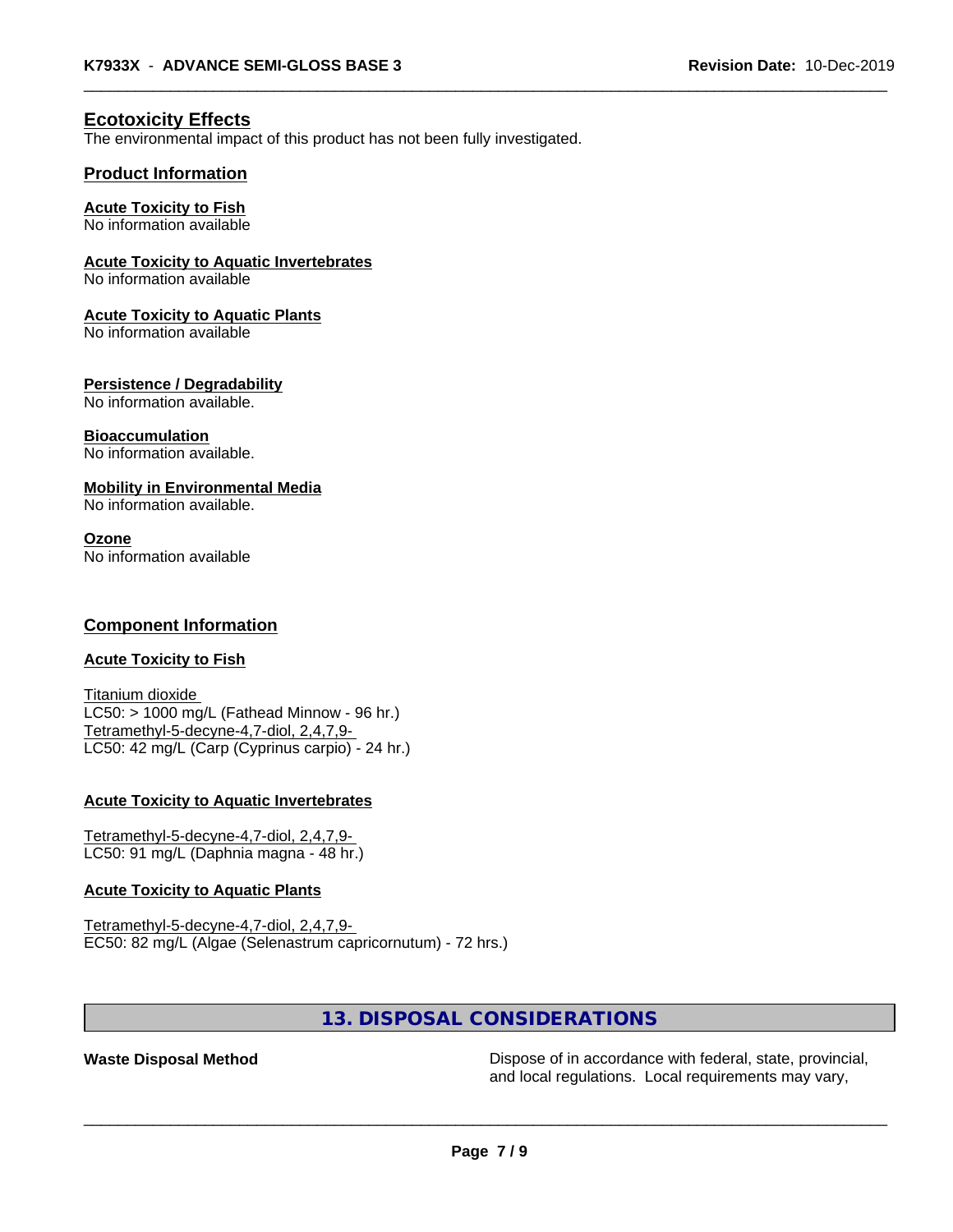consult your sanitation department or state-designated environmental protection agency for more disposal options.

# **14. TRANSPORT INFORMATION**

**TDG** Not regulated

**ICAO / IATA** Not regulated

**IMDG / IMO** Not regulated

**15. REGULATORY INFORMATION**

#### **International Inventories**

| <b>TSCA: United States</b> | Yes - All components are listed or exempt. |
|----------------------------|--------------------------------------------|
| <b>DSL: Canada</b>         | No - Not all of the components are listed. |
|                            | One or more component is listed on NDSL.   |

# **National Pollutant Release Inventory (NPRI)**

#### **NPRI Parts 1- 4**

This product contains the following Parts 1-4 NPRI chemicals:

*None*

#### **NPRI Part 5**

This product contains the following NPRI Part 5 Chemicals:

*None*

#### **WHMIS Regulatory Status**

This product has been classified in accordance with the hazard criteria of the Hazardous Products Regulations (HPR) and the SDS contains all the information required by the HPR.

| <b>16. OTHER INFORMATION</b>                                                                                                                          |           |                        |                      |          |  |
|-------------------------------------------------------------------------------------------------------------------------------------------------------|-----------|------------------------|----------------------|----------|--|
| HMIS -                                                                                                                                                | Health: 1 | <b>Flammability: 0</b> | <b>Reactivity: 0</b> | $PPE: -$ |  |
| <b>HMIS Legend</b><br>0 - Minimal Hazard<br>1 - Slight Hazard<br>2 - Moderate Hazard<br>3 - Serious Hazard<br>4 - Severe Hazard<br>* - Chronic Hazard |           |                        |                      |          |  |